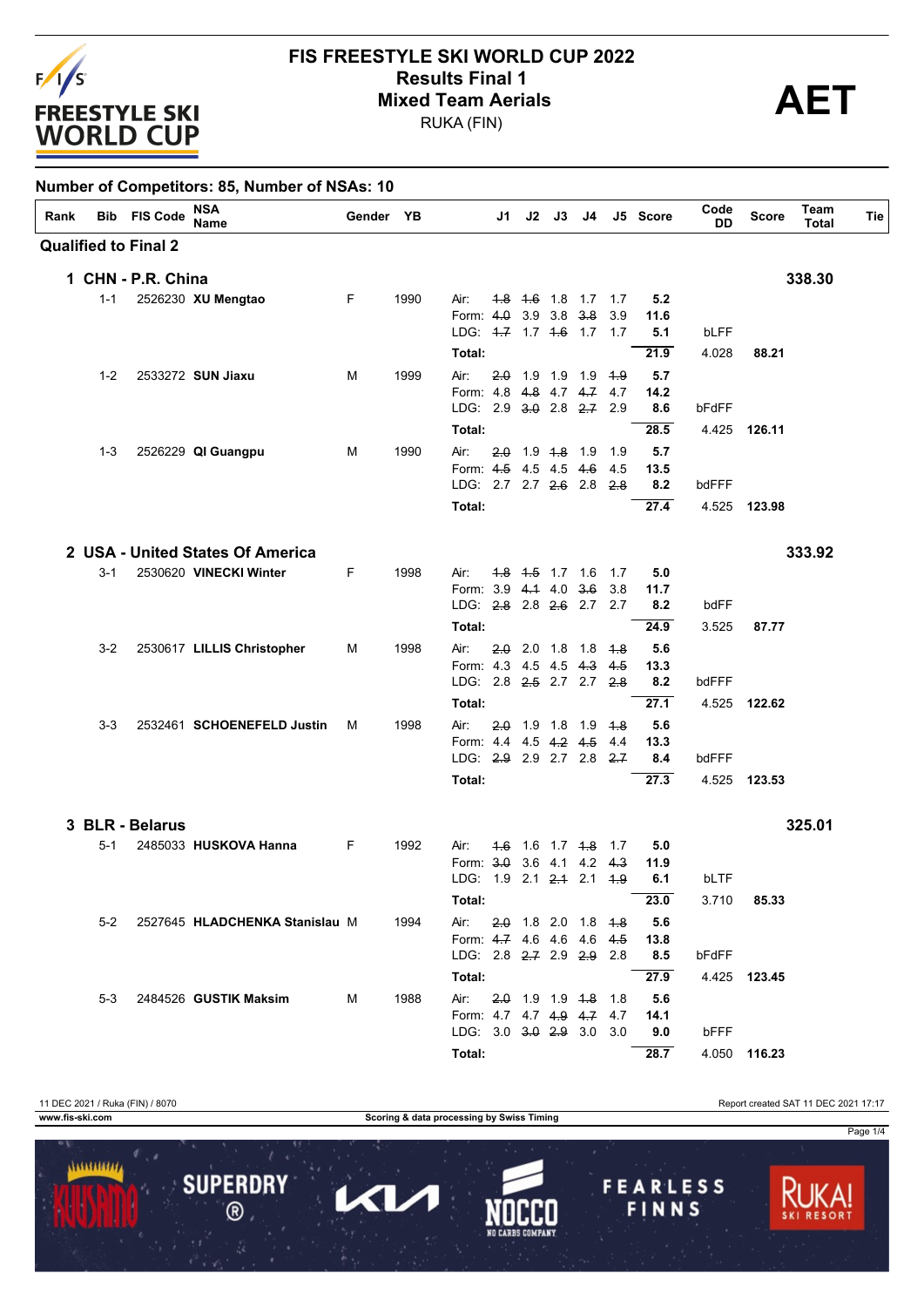

#### **FIS FREESTYLE SKI WORLD CUP 2022 Mixed Team Aerials**

RUKA (FIN)

**Results Final 1 AET**

| Rank | Bib                  | <b>FIS Code</b> | <b>NSA</b><br>Name            | Gender YB |      |                           | J1. | J2 | J3                      | J4 |       | J5 Score | Code<br>DD | <b>Score</b> | Team<br><b>Total</b> | Tie |
|------|----------------------|-----------------|-------------------------------|-----------|------|---------------------------|-----|----|-------------------------|----|-------|----------|------------|--------------|----------------------|-----|
|      |                      | 4 UKR - Ukraine |                               |           |      |                           |     |    |                         |    |       |          |            |              | 321.68               |     |
|      | $7 - 1$              |                 | 2528319 NOVOSAD Anastasiya    | F         | 1993 | Air:                      |     |    | $1.6$ $1.6$ $1.7$ $1.6$ |    | 1.6   | 4.8      |            |              |                      |     |
|      |                      |                 |                               |           |      | Form: 4.0                 |     |    | $4.0$ 3.7 3.5           |    | 3.5   | 11.2     |            |              |                      |     |
|      |                      |                 |                               |           |      | LDG: 2.8 2.8 2.7 2.7      |     |    |                         |    | 2.9   | 8.3      | bFF        |              |                      |     |
|      |                      |                 |                               |           |      | Total:                    |     |    |                         |    |       | 24.3     | 3.150      | 76.54        |                      |     |
|      | 7-2                  |                 | 2534531 KOTOVSKYI Dmytro      | М         | 2001 | Air:                      |     |    | $1.9$ $2.0$ $1.9$ $1.9$ |    | 4.9   | 5.7      |            |              |                      |     |
|      |                      |                 |                               |           |      | Form: 4.7 4.6 4.5 4.5     |     |    |                         |    | 4.6   | 13.7     |            |              |                      |     |
|      |                      |                 |                               |           |      | LDG: 2.8 2.6 2.8 2.7      |     |    |                         |    | 2.9   | 8.3      | bFdFF      |              |                      |     |
|      |                      |                 |                               |           |      | Total:                    |     |    |                         |    |       | 27.7     | 4.425      | 122.57       |                      |     |
|      | $7-3$                |                 | 2472951 ABRAMENKO Oleksandr M |           | 1988 | Air:                      |     |    | $2.0$ 1.8 $2.0$ 1.8     |    | 1.9   | 5.7      |            |              |                      |     |
|      |                      |                 |                               |           |      | Form: 4.6 4.5 4.7 4.6     |     |    |                         |    | 4.5   | 13.7     |            |              |                      |     |
|      |                      |                 |                               |           |      | LDG: 2.7 2.8 2.9 2.7 2.8  |     |    |                         |    |       | 8.3      | bFdFF      |              |                      |     |
|      |                      |                 |                               |           |      | Total:                    |     |    |                         |    |       | 27.7     | 4.425      | 122.57       |                      |     |
|      | <b>Not Qualified</b> |                 |                               |           |      |                           |     |    |                         |    |       |          |            |              |                      |     |
|      |                      | 5 CAN - Canada  |                               |           |      |                           |     |    |                         |    |       |          |            |              | 303.27               |     |
|      | $6 - 1$              |                 | 2534887 THENAULT Marion       | F.        | 2000 | Air:                      |     |    | $1.7$ $1.6$ $1.9$ $1.8$ |    | 1.8   | 5.3      |            |              |                      |     |
|      |                      |                 |                               |           |      | Form: 4.4 4.3 4.6 4.3     |     |    |                         |    | 4.2   | 13.0     |            |              |                      |     |
|      |                      |                 |                               |           |      | LDG: 2.6 2.7 2.8 2.7      |     |    |                         |    | 2.7   | 8.1      | bdFF       |              |                      |     |
|      |                      |                 |                               |           |      | Total:                    |     |    |                         |    |       | 26.4     | 3.525      | 93.06        |                      |     |
|      | $6 - 2$              |                 | 2535429 FONTAINE Miha         | м         | 2004 | Air:                      |     |    | $-1.7$ $-1.9$ 1.8 1.8   |    | 1.8   | 5.4      |            |              |                      |     |
|      |                      |                 |                               |           |      | Form: 4.4 4.4 3.9 4.3     |     |    |                         |    | 4.3   | 13.0     |            |              |                      |     |
|      |                      |                 |                               |           |      | LDG: 2.6 2.5 2.6 2.5      |     |    |                         |    | 23    | 7.6      | bdFdF      |              |                      |     |
|      |                      |                 |                               |           |      | Total:                    |     |    |                         |    |       | 26.0     | 3.900      | 101.40       |                      |     |
|      | $6 - 4$              |                 | 2535295 NADEAU Emile          | M         | 2004 | Air:                      |     |    | $1.9$ 1.8 $4.9$ 1.8     |    | 4.7   | 5.5      |            |              |                      |     |
|      |                      |                 |                               |           |      | Form: 4.5 4.7 4.5 4.5     |     |    |                         |    | 4.6   | 13.6     |            |              |                      |     |
|      |                      |                 |                               |           |      | LDG: 2.9 3.0 3.0 2.8 2.9  |     |    |                         |    |       | 8.8      | bdFdF      |              |                      |     |
|      |                      |                 |                               |           |      | Total:                    |     |    |                         |    |       | 27.9     | 3.900      | 108.81       |                      |     |
|      |                      | 6 RUS - Russia  |                               |           |      |                           |     |    |                         |    |       |          |            |              | 284.36               |     |
|      | $2 - 1$              |                 | 2529999 NIKITINA Liubov       | F         | 1999 | Air:                      |     |    | $4.4$ $4.6$ 1.6 1.5     |    | - 1.5 | 4.6      |            |              |                      |     |
|      |                      |                 |                               |           |      | Form: 3.4 3.2 3.3 3.7     |     |    |                         |    | 4.0   | 10.4     |            |              |                      |     |
|      |                      |                 |                               |           |      | LDG: $0.4$ 0.1 0.2 $0.3$  |     |    |                         |    | 0.2   | 0.5      | bFdF       |              |                      |     |
|      |                      |                 |                               |           |      | Total:                    |     |    |                         |    |       | 15.5     |            | 3.525 54.63  |                      |     |
|      | $2 - 2$              |                 | 2527534 <b>BUROV Ilia</b>     | M         | 1991 | Air: 4.6 4.9 1.7 1.8 1.8  |     |    |                         |    |       | 5.3      |            |              |                      |     |
|      |                      |                 |                               |           |      | Form: 4.4 4.7 4.4 4.5 4.5 |     |    |                         |    |       | 13.4     |            |              |                      |     |
|      |                      |                 |                               |           |      | LDG: 4.4 4.8 1.8 1.7 1.7  |     |    |                         |    |       | 5.2      | bFdFF      |              |                      |     |
|      |                      |                 |                               |           |      | Total:                    |     |    |                         |    |       | 23.9     |            | 4.425 105.75 |                      |     |
|      | $2 - 3$              |                 | 2529995 BUROV Maxim           | м         | 1998 | Air: 2.0 2.0 4.9 1.9 1.9  |     |    |                         |    |       | 5.8      |            |              |                      |     |
|      |                      |                 |                               |           |      | Form: 4.7 4.8 4.7 4.7 4.7 |     |    |                         |    |       | 14.1     |            |              |                      |     |

11 DEC 2021 / Ruka (FIN) / 8070 Report created SAT 11 DEC 2021 17:17 **www.fis-ski.com Scoring & data processing by Swiss Timing** Page 2/41111111111 **SUPERDRY FEARLESS**  $\blacksquare$ KI)  $\overline{\circledcirc}$ FINNS

**Total: 27.4** 4.525 **123.98**

LDG: 2.4 2.5 2.5 2.5 2.5 **7.5** bFFdF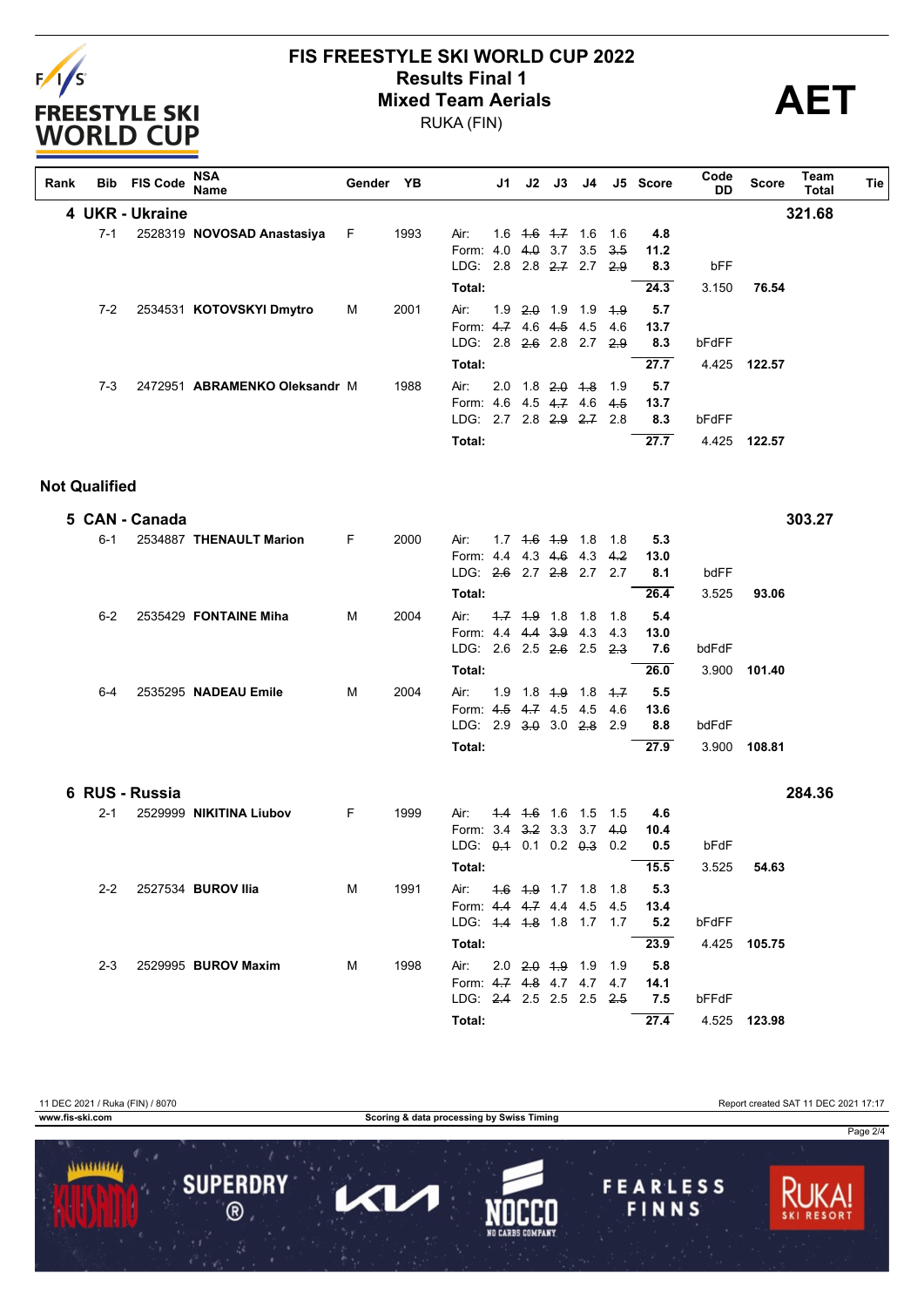

# **FIS FREESTYLE SKI WORLD CUP 2022 Results Final 1**<br>Mixed Team Aerials<br>BUKA (FIN)

RUKA (FIN)

| Rank | Bib      | <b>FIS Code</b>    | <b>NSA</b><br>Name                | Gender YB |      |                                               | J1  | $J2$ $J3$               | J4                            |            | J5 Score    | Code<br>DD | <b>Score</b> | Team<br>Total | Tie |
|------|----------|--------------------|-----------------------------------|-----------|------|-----------------------------------------------|-----|-------------------------|-------------------------------|------------|-------------|------------|--------------|---------------|-----|
|      |          | 7 KAZ - Kazakhstan |                                   |           |      |                                               |     |                         |                               |            |             |            |              | 262.43        |     |
|      | $8 - 1$  |                    | 2529574 ALDABERGENOVA<br>Zhanbota | F         | 1995 | Air:<br>Form: 4.6 4.6 4.5 4.5                 |     | $1.8$ $1.7$ 1.8 1.8     |                               | 1.8<br>4.6 | 5.4<br>13.7 |            |              |               |     |
|      |          |                    |                                   |           |      | LDG: 2.3 2.4 2.5 2.4                          |     |                         |                               | 2.5        | 7.3         | bFF        |              |               |     |
|      |          |                    |                                   |           |      | Total:                                        |     |                         |                               |            | 26.4        | 3.150      | 83.16        |               |     |
|      | $8 - 2$  |                    | 2532857 IVANOV Roman              | M         | 2001 | Air:                                          |     |                         | 1.6 1.6 1.7 4.6 4.8           |            | 4.9         |            |              |               |     |
|      |          |                    |                                   |           |      | Form: 4.0<br>LDG: 1.3 0.8 0.8 0.7             |     | $3.7$ $3.6$ $3.5$       |                               | 4.1<br>4.4 | 11.3<br>2.9 | bdFF       |              |               |     |
|      |          |                    |                                   |           |      | Total:                                        |     |                         |                               |            | 19.1        | 3.525      | 67.32        |               |     |
|      | $8-3$    |                    | 2532095 KHASHYRBAYEV              | м         | 2003 | Air:                                          |     | $1.7$ $1.8$ 1.8 1.8     |                               | - 1.8      | 5.4         |            |              |               |     |
|      |          |                    | Sherzod                           |           |      | Form: 4.4 4.5 4.4 4.4                         |     |                         |                               | 4.5        | 13.3        |            |              |               |     |
|      |          |                    |                                   |           |      | LDG: 2.2 2.2 <del>2.1</del> 2.2               |     |                         |                               | 2.3        | 6.6         | bFdFF      |              |               |     |
|      |          |                    |                                   |           |      | Total:                                        |     |                         |                               |            | 25.3        | 4.425      | 111.95       |               |     |
|      |          | 8 AUS - Australia  |                                   |           |      |                                               |     |                         |                               |            |             |            |              | 249.98        |     |
|      | $4 - 1$  |                    | 2527702 SCOTT Danielle            | F         | 1990 | Air:                                          |     | $1.8$ $1.5$ 1.8 1.8     |                               | 1.7        | 5.3         |            |              |               |     |
|      |          |                    |                                   |           |      | Form: 4.2 3.9 4.2 4.3                         |     |                         |                               | 4.2        | 12.6        |            |              |               |     |
|      |          |                    |                                   |           |      | LDG: 0.2 0.2 0.3 0.4                          |     |                         |                               | 0.3        | 0.8         | bLTF       |              |               |     |
|      |          |                    |                                   |           |      | Total:                                        |     |                         |                               |            | 18.7        | 3.710      | 69.37        |               |     |
|      | $4 - 2$  |                    | 2533871 WILLCOX Abbey             | F.        | 1996 | Air:                                          |     |                         | 1.8 4.6 1.9 1.8               | 4.9        | 5.5         |            |              |               |     |
|      |          |                    |                                   |           |      | Form: 4.1 4.4 4.6 4.3<br>LDG: 2.9 2.9 2.8 2.8 |     |                         |                               | 4.4        | 13.1<br>8.6 | bFdF       |              |               |     |
|      |          |                    |                                   |           |      | Total:                                        |     |                         |                               | 2.9        | 27.2        |            |              |               |     |
|      |          |                    |                                   |           |      |                                               |     |                         |                               |            |             | 3.525      | 95.88        |               |     |
|      | $4 - 3$  |                    | 2534656 NAYLOR Wesley             | M         | 1995 | Air:<br>Form: 44 44 43 45                     |     | $1.8$ $4.7$ $1.8$ $4.8$ |                               | 1.7<br>4.3 | 5.3<br>13.1 |            |              |               |     |
|      |          |                    |                                   |           |      | LDG: 3.0 2.8 2.8 2.9 2.8                      |     |                         |                               |            | 8.5         | bFF        |              |               |     |
|      |          |                    |                                   |           |      | Total:                                        |     |                         |                               |            | 26.9        | 3.150      | 84.73        |               |     |
|      |          | 9 JPN - Japan      |                                   |           |      |                                               |     |                         |                               |            |             |            |              | 198.23        |     |
|      | $9 - 44$ |                    | 2532593 USUI lori                 | F         | 2000 | Air:                                          | 1.4 |                         | 1.4 <del>1.6</del> 1.5        | 4.4        | 4.3         |            |              |               |     |
|      |          |                    |                                   |           |      | Form: 3.1 3.9 3.9 3.2                         |     |                         |                               | 3.6        | 10.7        |            |              |               |     |
|      |          |                    |                                   |           |      | LDG: 0.3 0.2 0.4 0.3                          |     |                         |                               | 0.2        | 0.8         | bLF        |              |               |     |
|      |          |                    |                                   |           |      | Total:                                        |     |                         |                               |            | 15.8        | 2.900      | 45.82        |               |     |
|      | $9 - 51$ |                    | 2533764 IGARASHI Haruto           | M         | 2002 | Air:                                          |     |                         | 4.6 4.4 1.6 1.6 1.4           |            | 4.6         |            |              |               |     |
|      |          |                    |                                   |           |      | Form: 3.8 3.8 3.5 3.3 3.7                     |     |                         |                               |            | 11.0        |            |              |               |     |
|      |          |                    |                                   |           |      | LDG: 0.3 0.2 0.3 0.3 0.4                      |     |                         |                               |            | 0.9         | bFdF       |              |               |     |
|      |          |                    |                                   |           |      | Total:                                        |     |                         |                               |            | 16.5        | 3.525      | 58.16        |               |     |
|      | $9 - 52$ |                    | 2526709 TABARA Naoya              | M         | 1980 | Air:<br>Form: 4.2 4.1 4.2 4.1 4.2             |     |                         | $1.5$ $1.5$ $1.7$ $1.6$ $1.6$ |            | 4.7<br>12.5 |            |              |               |     |
|      |          |                    |                                   |           |      | LDG: 4.3 1.4 4.4 1.3 1.4                      |     |                         |                               |            | 4.1         | bFdFF      |              |               |     |
|      |          |                    |                                   |           |      | Total:                                        |     |                         |                               |            | 21.3        | 4.425      | 94.25        |               |     |

**Scoring & data processing by Swiss Timing**